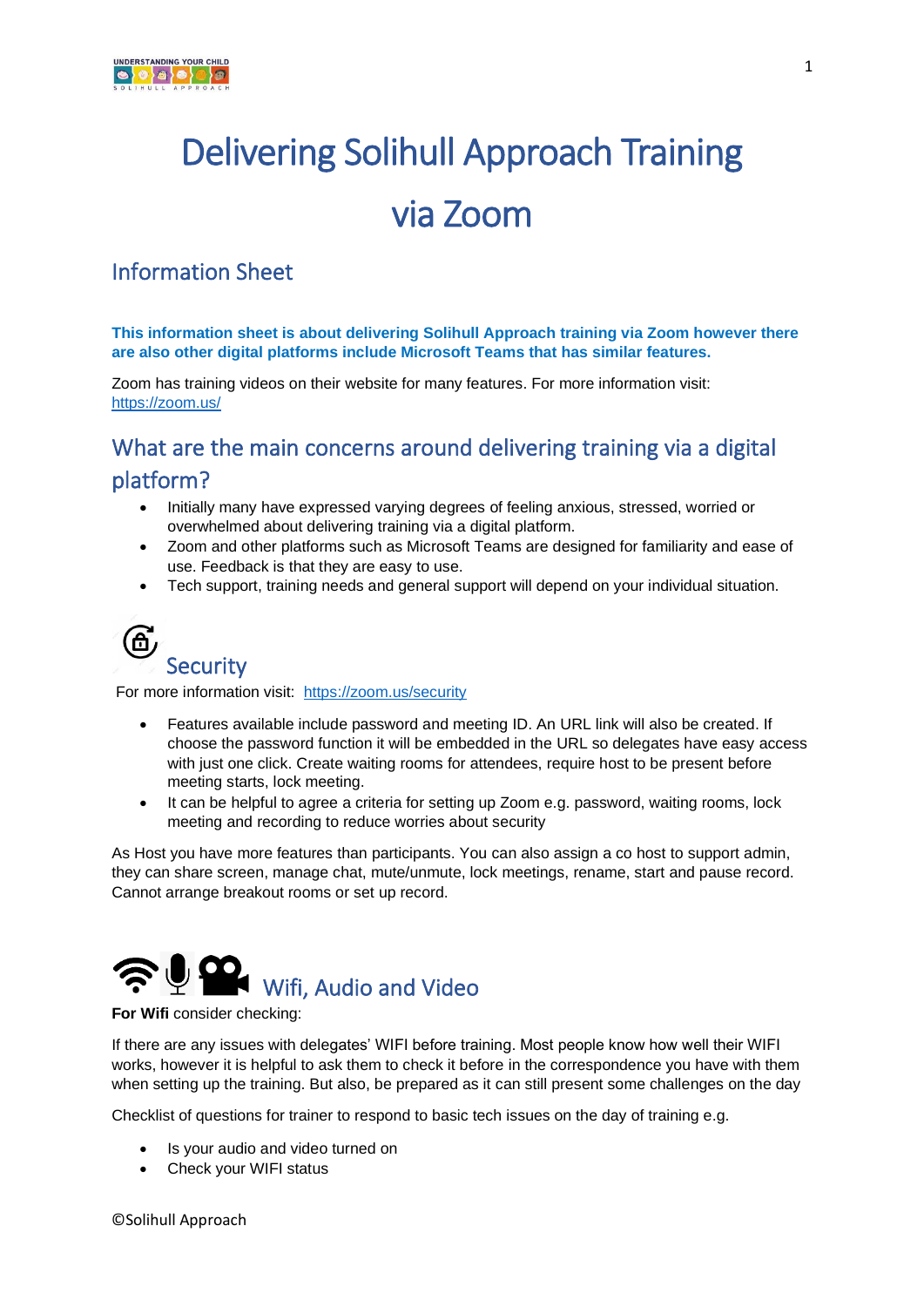

- Leave the meeting and rejoin
- Restart your computer

If there are any programmes your organisation or others attending the training cannot access or need IT admin rights to gain access e.g. Dropbox, Zoom!

#### Video and Audio

For more information visit:<https://support.zoom.us/hc/en-us/articles/201362153-Sharing-your-screen>

#### AUDIO

When using the Share Screen to play video clips or links tick the **'Share computer sound'** box when choose share screen feature. Its located at the bottom left corner of Share Screen box.



It may also be helpful to direct delegates to contact an alternative contact person to deal with issues that cannot be resolved quickly. This way the trainer can focus on delivering the training.

#### VIDEO (camera)

Advantage of Zoom is being able to see all delegates on screen. Other digital platforms include Microsoft Teams have similar features however you would need to check how many participants can be viewed on screen at one time as this can vary. Currently Zoom is 49, Microsoft Teams is 9.

#### VIDEO (DVDs and video clips)

- There are a range of DVDs and videos used as teaching resources in Solihull Approach trainings. Please refer to the relevant training manual for details of the videos used in specific trainings.
- Some video clips are available on the disc in your pack or for more recent publications there are details of how to access the video clips on our website in your manual.
- Other videos are DVDs. If you have been showing them by using your computer, you can continue to do this by using the Share Screen feature in Zoom.
- Some videos are available on YouTube. See below the relevant links.

**Baby it's you - Body Story: Brave New World:** 

<https://www.youtube.com/watch?v=4qZ1x2VeSkc>

**Conor. There are two YouTube links.** You may need to check both, as feedback is that the audio and video is variable for different people.

[https://www.youtube.com/watch?v=RFV7Sh\\_X1WY](https://www.youtube.com/watch?v=RFV7Sh_X1WY%20(sound%20quality%20is%20glitchy%20but%20video%20quality%20is%20good)) 

[https://www.youtube.com/watch?v=\\_LfqKyvmcK0](https://www.youtube.com/watch?v=_LfqKyvmcK0)

©Solihull Approach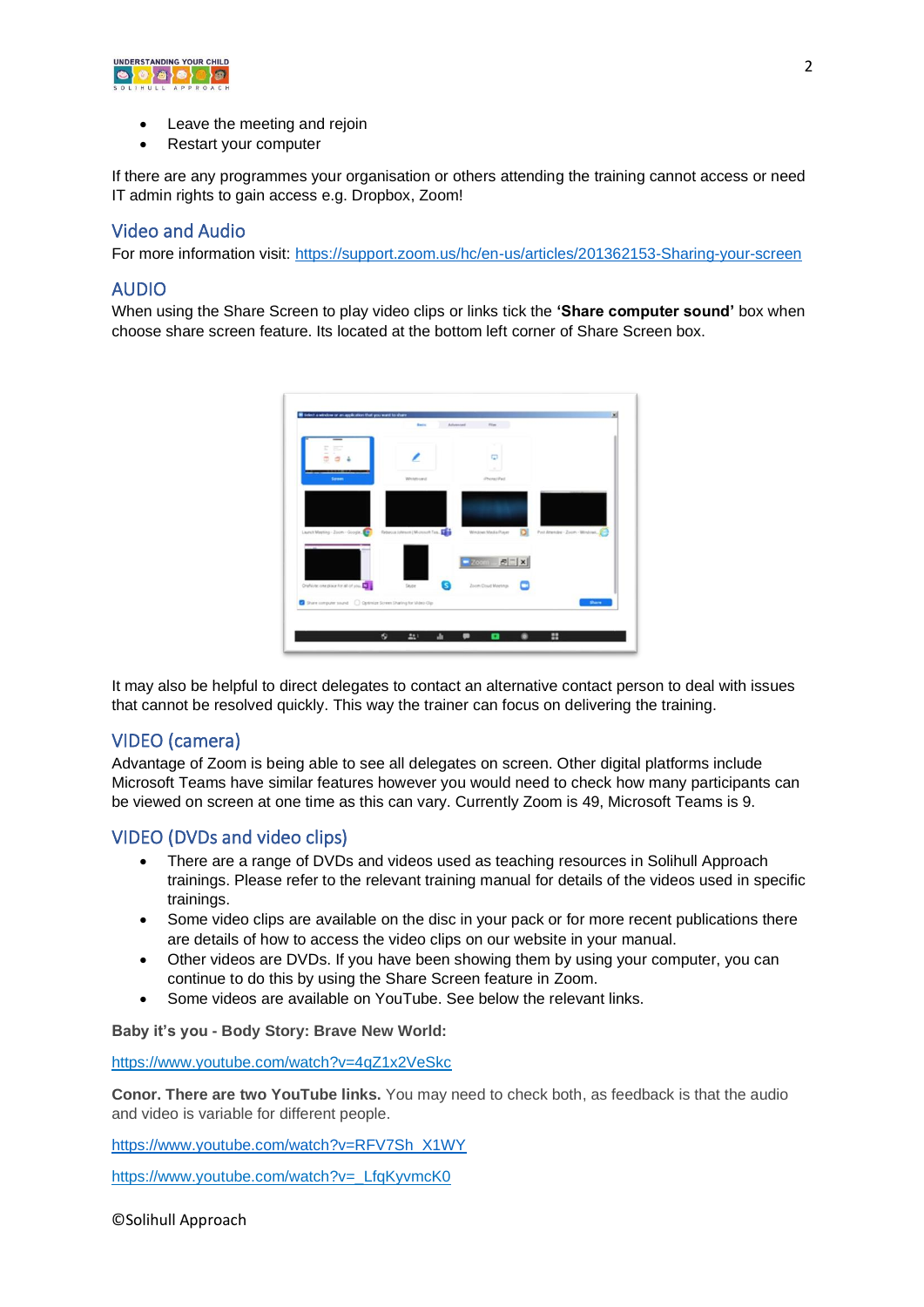

**Conor on Dropbox.** If you are able to use Dropbox and would like us to send you a Dropbox link please contact the Solihull Approach by email: [solihull.approach@heartofengland.nhs.uk](mailto:solihull.approach@heartofengland.nhs.uk)

**Social Baby** is not available on YouTube however there are photographs of the sequence of the interaction between Ethan and his father in the Solihull Approach First Five Years Book

## Preparation as a Trainer

- Build in time to prepare, making any adaptations to the facilitation or slides, e.g. PowerPoint, may be helpful to add slides with links in for videos or prompts for activities and breaks. This will depend on your individual preferences practice using Zoom
- Build in time for set up, closedown and processing time after training
- Having someone to help you set up on the day of training until you are confident, e.g. co trainer or colleague to check audio and video, location of your camera, is the light source in front of you, not behind, otherwise your face may appear dark
- Time for reflection in the training and after are even more relevant for the trainer. Processing the digital training experience is crucial

#### Providing a containing experience for delegates from the beginning



Before training provide information along with the Zoom link sent to delegates. This could include:

- What to do if WIFI is disrupted
- Information about security to reduce anxiety
- Activities: features of Zoom for breakout rooms, some will be led by trainer, white board feature and even pen and paper. The trainer will guide them
- How videos will be viewed, shared screen or delegates will be sent a link to view on their own device during the training.

#### Most common concerns expressed by delegates (and trainers)

- Looking at a screen for a long time will be difficult or may get headache
- Not being able to concentrate for the whole day
- Possible challenges of home working, childcare and sharing space with family

#### At beginning of day discuss:

- How the day will be broken up, Add in extra comfort breaks
- For example, in addition to programme breaks, maybe add breaks every 20-30 minutes, stopping for a minute or two. Back care and stay hydrated. Stand up, walk about, stretch, get a drink. Eye care: Lookaway from the screen
- Breaks Stay connected, mute and disable camera if choose.
- Acknowledge ruptures may occur. Agree a plan e.g. a delegate can deal with an issue and rejoin training.
- Trainer will use judgement how to reengage with delegate.

## Fidelity to the programme

- The training manual is written to include the Solihull Approach model in the content and process
- As in face to face training using the parallel process for support, e.g. supervision, peer support, processing time
- The content can still be delivered with adjustments to facilitation and using the features of Zoom or another digital platform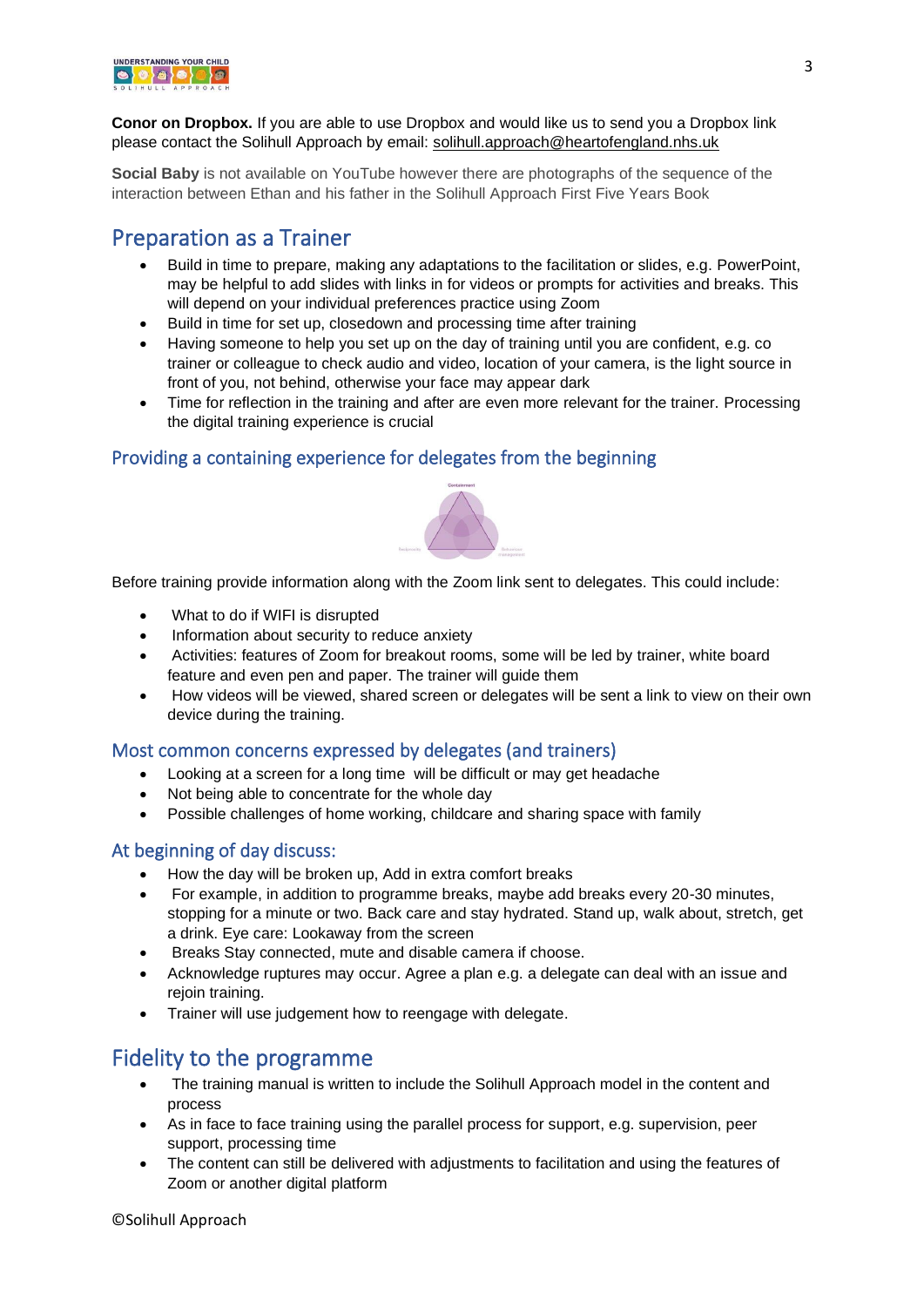

- Questions have been raised about whether the experiential nature of training would be lost
- Feedback from trainers is that this can still be achieved
- Trainings are being delivered as per the programme. With the added breaks, no consecutive days and managing facilitation trainings haven't been delivered in shorter days.

#### Pilot of an alternative to the observational component of the homework

- If it's not possible to observe a parents/child interaction.
- Before and after video clip from section of Social Toddler DVD. Initial feedback positive

Theory to practice between training days depends on practitioners working or could also include reflection if no contact with families

Experience so far is that most are having some contact with families and can feedback

#### What trainings can be delivered?

We have started with 2 day foundation and train the trainer trainings and are planning group facilitation trainings now we have more knowledge and confidence of delivering via Zoom

#### How many people can attend a Zoom training?

- Can depend on several factors: Type of training, experience and confidence of trainer, learning from trainings that have been delivered
- There was a concern that the usual 12 delegates would be too many
- We are gathering knowledge all the time and for experiential training feedback suggests between 8-12 delegates is possible
- Trainers appear be noticeably more confident after facilitating one or two trainings

## Communication: The basics

D**isruptions in communication are one of the consequences of using digital platforms, but it is remarkable how well people are adapting**

- **Agreed protocol:** Everyone is muted on arrival to screen out background noise
- Trainer outlines the proposals for communication at beginning of day
- The trainer will be assigned as Host with increased features to manage communication
- If there are 2 trainers they can reassign the Host feature between themselves. Very simple to do. Feature option next to participants names

#### Most Popular Options:

Raise hand feature (most popular) or physically! lets the trainer know which delegate would like to speak. Access via Participants icon on navigation bar



Trainer can then acknowledge delegate by name and unmute them or delegate can unmute themselves on the navigation bar on their screen or press the space bar on keyboard

CHAT Feature: Accessed by clicking the Chat Icon on navigation bar. Delegates can also send trainer a message via Chat feature. Other reactions clap hands, like, dislike.

©Solihull Approach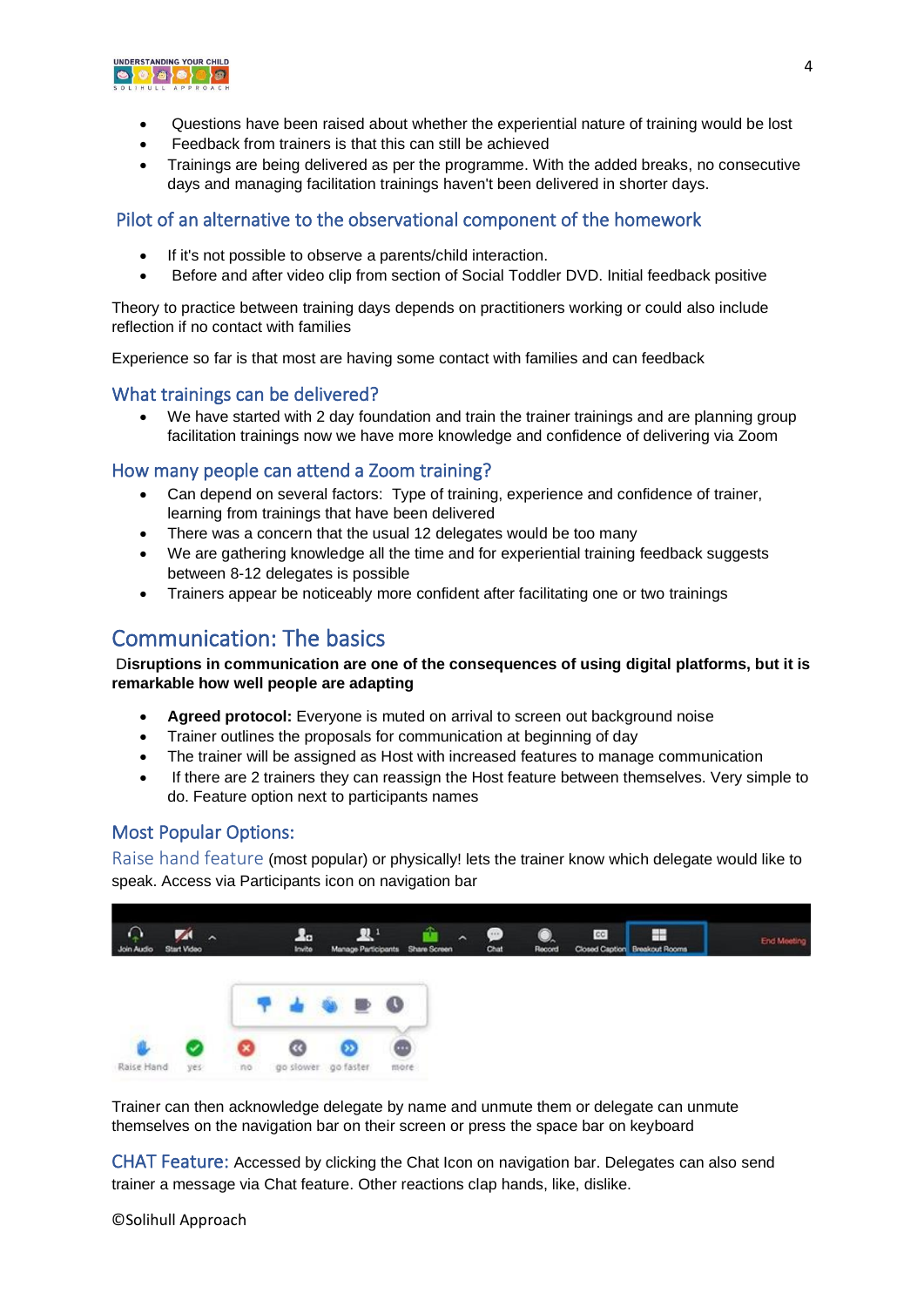

## Showing PowerPoints and videos

For more information visit:<https://support.zoom.us/hc/en-us/articles/201362153-Sharing-your-screen>

Open your PowerPoint or video on your device, helpful to close any programmes you do not want to share by accident.

Use the Share Screen feature on the navigation bar



For videos used in the training: Can be helpful to also send a link to delegates so they can open a video on their own device if this fails. First option should be to share screen as this seems to have fewer glitches.

## Managing facilitation

There are a range of activities and teaching approaches used within the various Solihull Approach trainings

#### Group discussions:

- Feedback is that groups and individuals vary, as in all groups, some are quiet, some chatty. Usual facilitation skills still apply, but with Zoom there appear to be certain factors and points in the day that can require more attention
- Turn taking that is in ordinary circumstances around 2-4 seconds clearly will be longer with a change in our rhythm of interaction on digital platforms
- Being able to tolerate the silent space is even more relevant with Zoom training
- Skill of the trainer is as important as ever in gathering information about a discussion and how to manage it. Picking up on nonverbal and more checking in with how a session is going
- Feedback from trainers is that they are still able to do this. Trainers say it can be tiring at first but the more they do it, the easier it gets

#### Videos

- Feedback is that with longer videos more focus on initiation part of the dance when the video has finished and group come back together for discussion.
- In the classroom this would involve turning lights on, trainer returning to sitting at front of room.
- With digital delivery, group can be quieter and take longer to 'warm up'. Trainer may need to welcome everyone back, say that is the end of the video and is everyone ready to move on.

#### Group Activities

- As host you can use Breakout rooms Zoom feature to split delegates into different breakout rooms
- Can create multiple rooms
- Zoom can create up to 50 rooms with 200 participants across rooms or more with add ons!
- You can assign delegates automatically or manually
- You can reassign delegates between rooms
- You can visit breakout rooms and move between rooms
- You can send a message via 'Broadcast a message to all' to everyone in the breakout rooms, e.g. to say you will move participants back to the main room in 1 minute.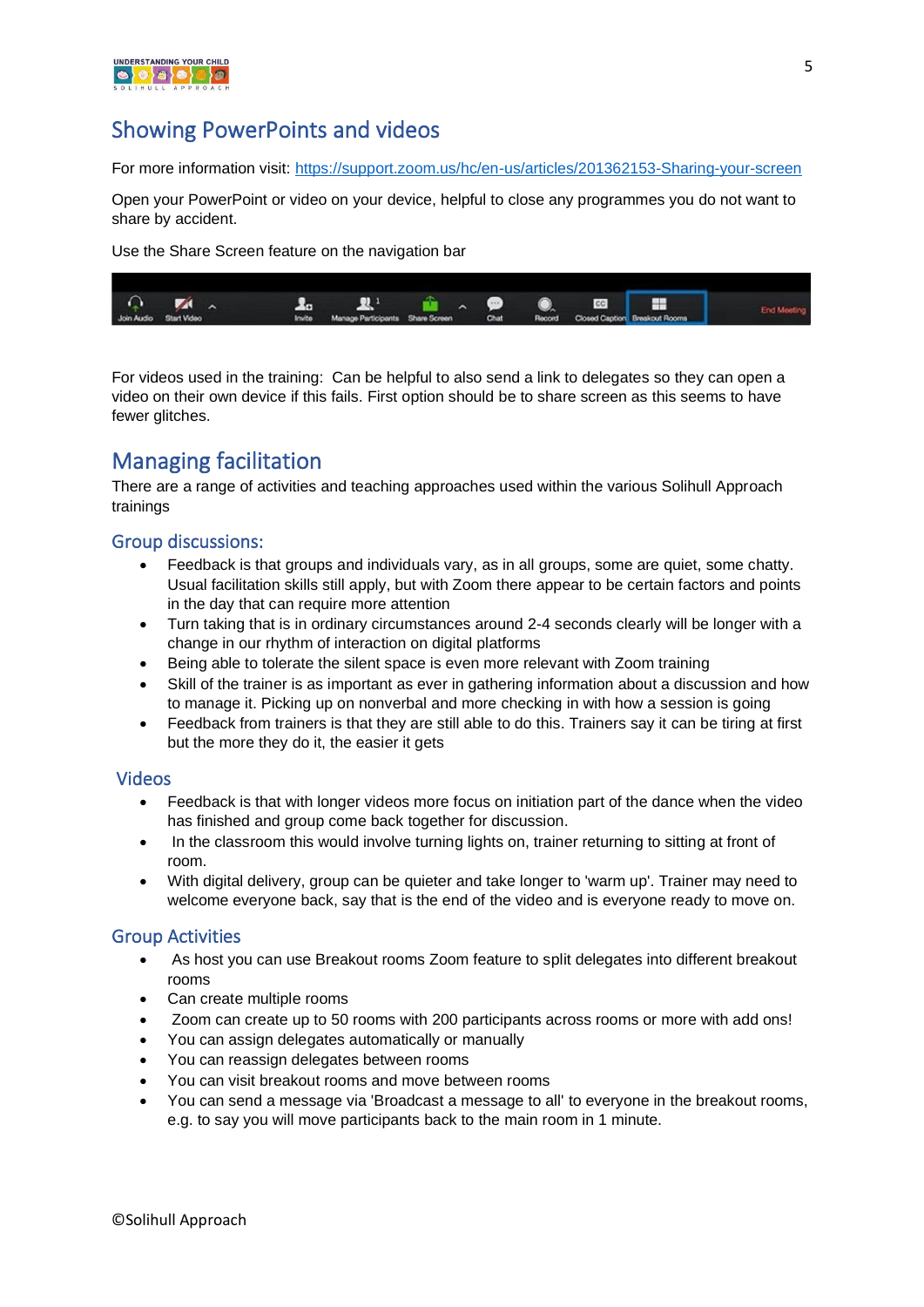

#### Breakout Rooms

For more information visit: [https://support.zoom.us/hc/en-us/articles/206476093-Enabling-breakout](https://support.zoom.us/hc/en-us/articles/206476093-Enabling-breakout-rooms)[rooms](https://support.zoom.us/hc/en-us/articles/206476093-Enabling-breakout-rooms)

Breakout Rooms feature can be located by clicking the icon on the navigation bar.

#### Delegate's emotions

- There can be instances where discussions will start participants thinking about their own childhood and their children and this can become overwhelming
- As in face to face Trainers would acknowledge this at the beginning of the training, explaining that anyone who needs to talk to the trainer can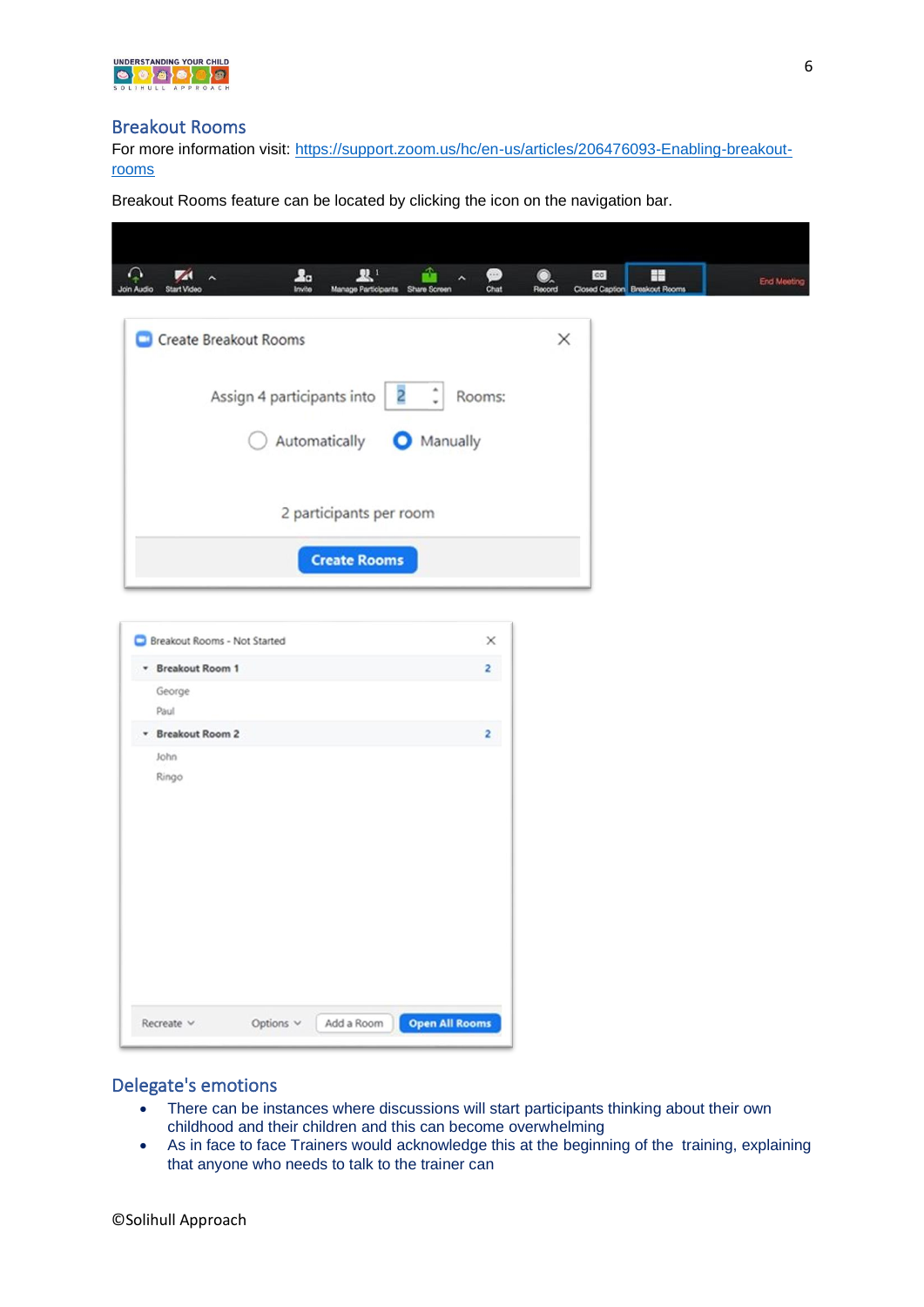

- Trainer or trainers would decide how to handle this situation in order to help the person while causing the minimum of disruption to the group
- As suggested in the training manual it is helpful to have agreed some ground rules and share these with everyone at the start ofthe first session
- The Breakout room feature can be helpful to talk to the delegate alone or invite them to stay on Zoom in the 30 minutes closedown time after the training has finished.

## **Whiteboard**

For more information visit: [https://support.zoom.us/hc/en-us/articles/205677665-Sharing-a](https://support.zoom.us/hc/en-us/articles/205677665-Sharing-a-whiteboard)[whiteboard](https://support.zoom.us/hc/en-us/articles/205677665-Sharing-a-whiteboard)

- Access via Share Screen
- Annotation tools appear automatically
- Can give delegates a sense of participation
- Use instead of flipchart paper and pen
- Can use in Breakout rooms and share in main session.
- Need to save whiteboard in Breakout room and Share screen and select document in main session.

| Select a window or an application that you want to share                                                                                                                                 |                                        |                                                                   | $\vert x \vert$                              |
|------------------------------------------------------------------------------------------------------------------------------------------------------------------------------------------|----------------------------------------|-------------------------------------------------------------------|----------------------------------------------|
|                                                                                                                                                                                          | <b>Basic</b>                           | Files<br>Advanced                                                 |                                              |
| $\overline{1}$<br>$\overline{\phantom{a}}$<br>Ξ<br>$\frac{\partial \mathcal{L}_{\mathcal{F}}(\mathcal{L}_{\mathcal{F}})}{\partial \mathcal{L}_{\mathcal{F}}(\mathcal{L}_{\mathcal{F}})}$ |                                        | ×                                                                 |                                              |
| ø                                                                                                                                                                                        |                                        | Q<br>$\circ$                                                      |                                              |
| <b>Screen</b>                                                                                                                                                                            | Whiteboard                             | iPhone/iPad                                                       |                                              |
| Webinar SA training via Zoom.ppb: - Google Chrome<br>Webinar SA training via Zoom.pp                                                                                                     | Hannah   Microsoft Teams<br>тĦ         | Zoom<br>$F =$<br>$\boldsymbol{\mathsf{x}}$<br>Zoom Cloud Meetings | Comm 日口×<br>Community Citrix Desktop - Desk. |
| Share computer sound<br>$\Box$                                                                                                                                                           | Optimize Screen Sharing for Video Clip |                                                                   | Share                                        |

| 23424222887                    |
|--------------------------------|
| <b>Write Text</b><br>Draw      |
| Stamp ★ ★★                     |
| <b>Spotlight</b>               |
| Eraser                         |
| Select to move text, draw etc. |
|                                |
|                                |

### Resources and Evaluation

- Paper or e-versions of books and manuals
- Depends on Individual situations